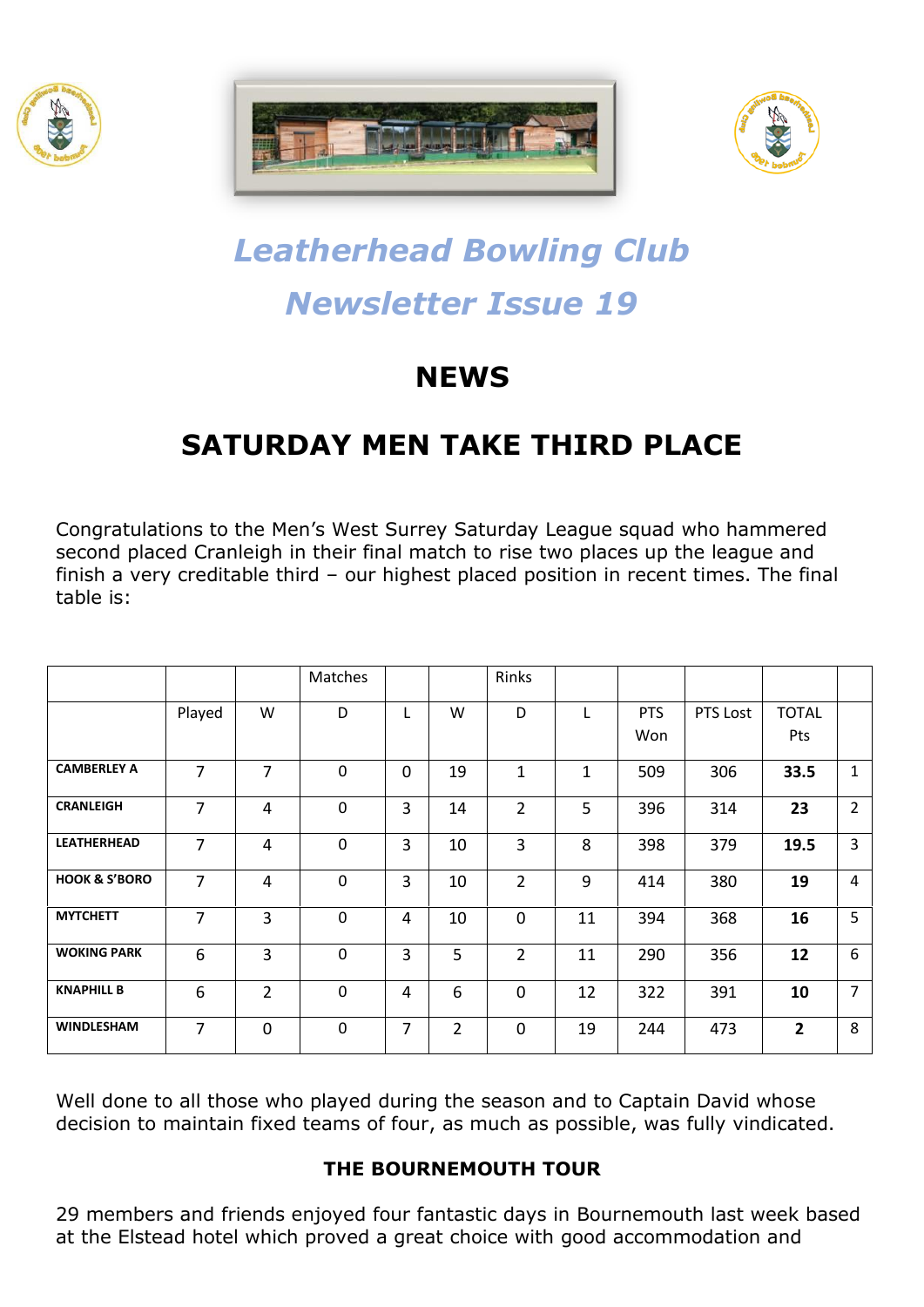excellent food with very friendly staff led by the irrepressible Annabel who not only was superb at hosting us for meals and drinks but provided us with many laughs and for some (well… John Kelland for one) a red-faced moment or two!.

Our numbers included Bob Wawman and Wendy Swan, although non-playing, provided valuable green side support along with Shirley Hemmett and Lin Dawson. Guests Roger and Val Dodds and Barbara Smith added to our playing numbers.

We won two and lost two of the four matches (it should be noted the wins coming under our lady captains for the day, Chris and Sue L).

Our first match on Wednesday was close to the hotel when we went down to a 116- 76 defeat against Knyveton Gardens which clearly indicated we were suffering from coach-lag. We were more successful, however, in the raffle after enjoying an afternoon's bowls in warm weather.



Day two was spent at Brockenhurst bowls club with a morning visit to Lymington. A rather drizzly start to the match was partly marred by the fact that they thought we were to play six triples yet we were geared up for six rinks which meant six players had to drop out of the match to play a triples against each other. However, as it was a damp day, four of those were happy to sit and watch whilst the other two were able to play as substitutes in the main match which we won by 106-92.

On Friday we were at Boscombe Cliff's club who boasted a raft of county players plus a Middleton Cup player and selector and we were trounced 123-84 with only one rink having any success with a drawn match. (This club had an open day this season and attracted 102 potential new members!!).

Saturday saw us back to form as Sue inspired her troops to a 117-95 win against a strong Southbourne club who we found to be extremely friendly hosts and allowed us to sign off with much bonhomie and laughs with them. The evening saw us cram the bar to watch the tennis and enjoy Emma's great victory.